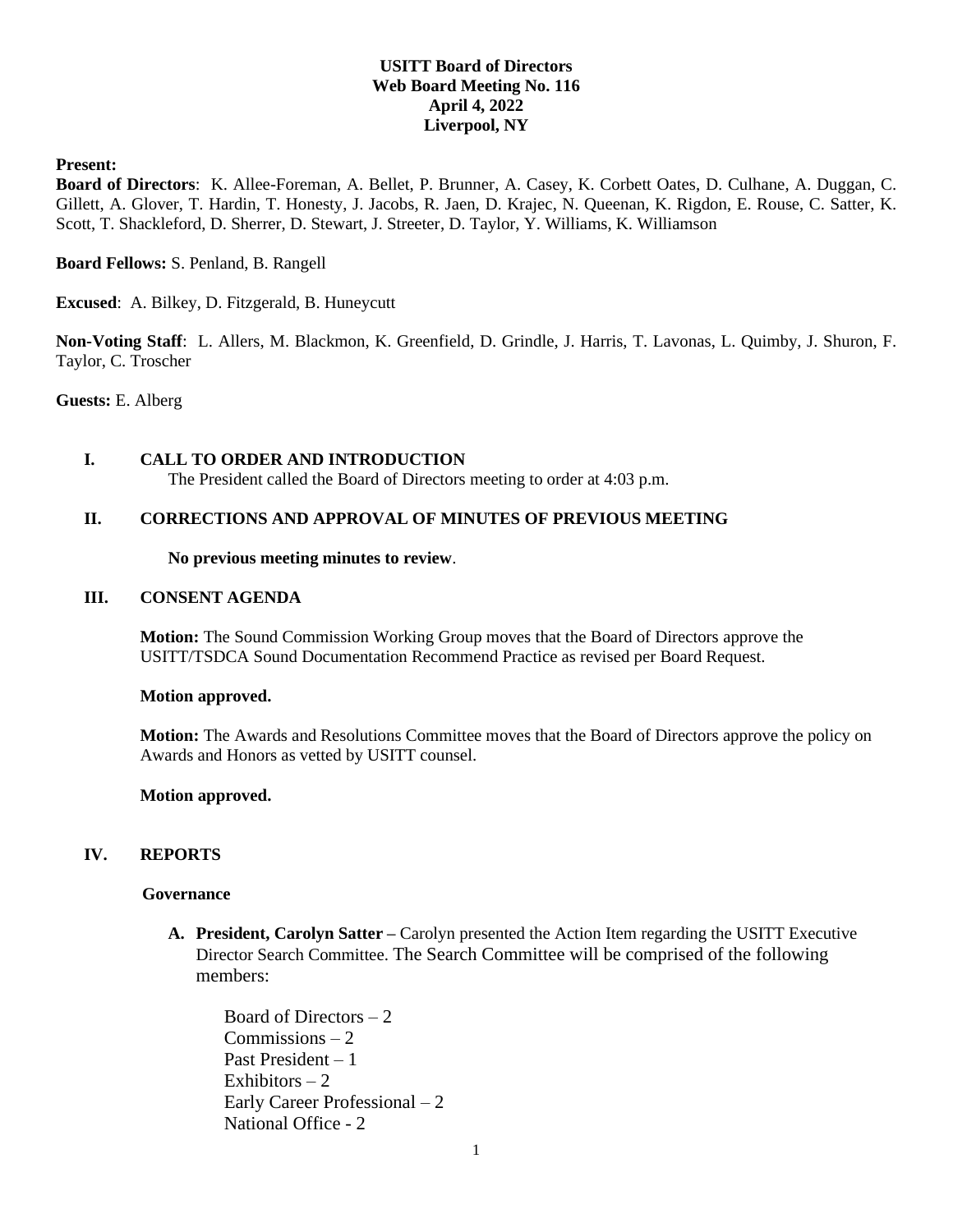**Motion:** The Board instructs the president to appoint a USITT Search Committee. The Search Committee will engage a qualified Search Firm to investigate and present appropriate candidates for the position of Executive Director for USITT. The committee will also engage with the selected Search Firm to review and evaluate the candidates for the position of Executive Director and present a final candidate to the Board for approval. This committee will be chaired by past president, Carl Lefko.

### **Motion approved.**

**Motion:** The Board endorse the candidates as read by the President, Carolyn Satter. BOD – Carolyn Satter, Jim Streeter Commissions – Joe Payne, Rich Dionne Past President – Carl Lefko - Chair Exhibitors – Jeff Flowers, Rose Brand, Mickey Henry, ETC Early Career Professionals – Avery Evans, LT Gourzong National Office – Lea Ann Quimby, Jody Harris

#### **Motion seconded. Motion denied.**

*Amendment: The Board will endorse a more representative Search Committee of USITT's membership via a vote within the next week through the USITT Board of Directors Basecamp site. BOD - Carolyn Satter, Jim Streeter Commissions - Joe Payne, Rich Dionne Past President - Carl Lefko - Chair Exhibitors - Mickey Henry, ETC; Whitney Winkels, Wenger Early Career Professionals - Avery Evans, LT Gourzong National Office - Lea Ann Quimby, Jody Harris*

**Motion seconded. Motion approved.**

# **V. ITEMS FROM PREVIOUS MEETINGS –** none presented.

**VI. NEW BUSINESS – David Grindle Leadership Fund** – The Development Committee has suggested a Grindle Leadership Fund be created to provide the leadership, membership, and corporate partners a formal opportunity to recognize and to thank David for the twelve years of outstanding service to the Institute by making a donation to the newly soon to be established Grindle Leadership Fund which will provide additional resources to support diverse and newly represented voices to participate as leaders in USITT. The fund will be within the Tayneshia Jefferson Fund

**Motion:** Board of Directors establish a fund within our current structure to honor the service of David Grindle as Executive Director. The details of this fund will be worked out jointly between the Finance and Development Committees with content input from David.

### **Motion seconded. Motion approved.**

**USITT Interim Executive Director –** David Grindle's current contract states June 13, 2022, as his last day with USITT. Upon his departure an interim Executive Director will need to be put in place until the new Executive Director is hired. Carolyn Satter has approached Lea Asbell-Swanger about the interim position and Lea has agreed to accept the position.